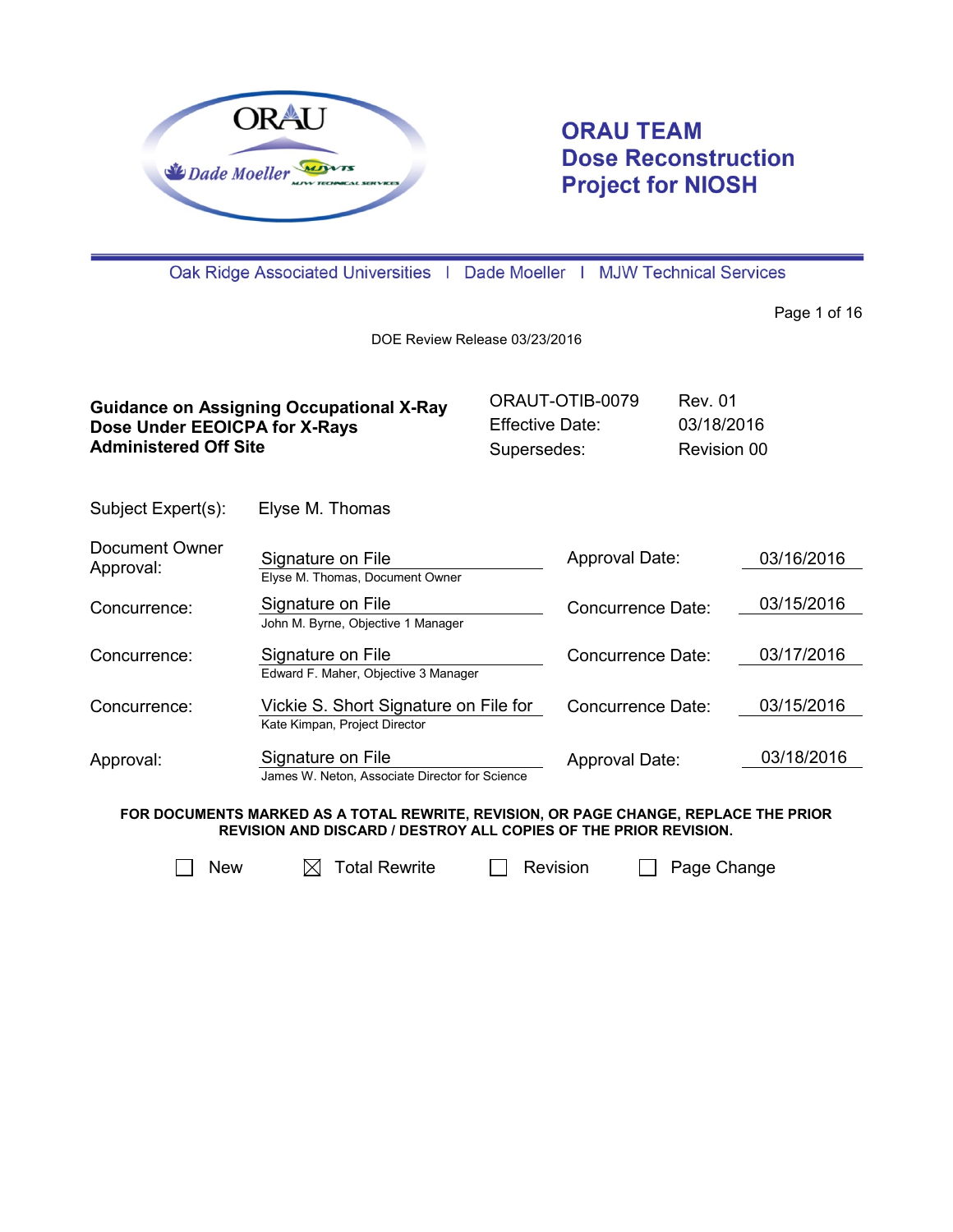| Document No. ORAUT-OTIB-0079 | Revision No. 01 | Effective Date: 03/18/2016 | Page 2 of 16 |
|------------------------------|-----------------|----------------------------|--------------|
|------------------------------|-----------------|----------------------------|--------------|

## **PUBLICATION RECORD**

| <b>EFFECTIVE</b><br><b>DATE</b> | <b>REVISION</b><br><b>NUMBER</b> | <b>DESCRIPTION</b>                                                                                                                                                                                                                                                                                                                                                                                                                                                                                                                                                  |
|---------------------------------|----------------------------------|---------------------------------------------------------------------------------------------------------------------------------------------------------------------------------------------------------------------------------------------------------------------------------------------------------------------------------------------------------------------------------------------------------------------------------------------------------------------------------------------------------------------------------------------------------------------|
| 01/03/2011                      | 00                               | New technical information bulletin to implement new DCAS guidance<br>based on recent NIOSH interpretation of EEOICPA statute language.<br>Incorporates formal internal and NIOSH review comments. Training<br>required: As determined by the Objective Manager. Initiated by<br>Elyse M. Thomas.                                                                                                                                                                                                                                                                    |
| 03/18/2016                      | 01                               | Incorporates new information, references, and updated list of<br>facilities that had X-rays performed off the site. Three sites moved<br>from Table 1 (off-site) to Table 2 (on-site), resulting in the addition of<br>X-ray dose (Hanford, Portsmouth, and Extrusion Plant (from 1996-<br>2006). Incorporates formal internal review comments. No review<br>comments were received as a result of formal NIOSH review.<br>Constitutes a total rewrite of the document. Training required: As<br>determined by the Objective Manager. Initiated by Elyse M. Thomas. |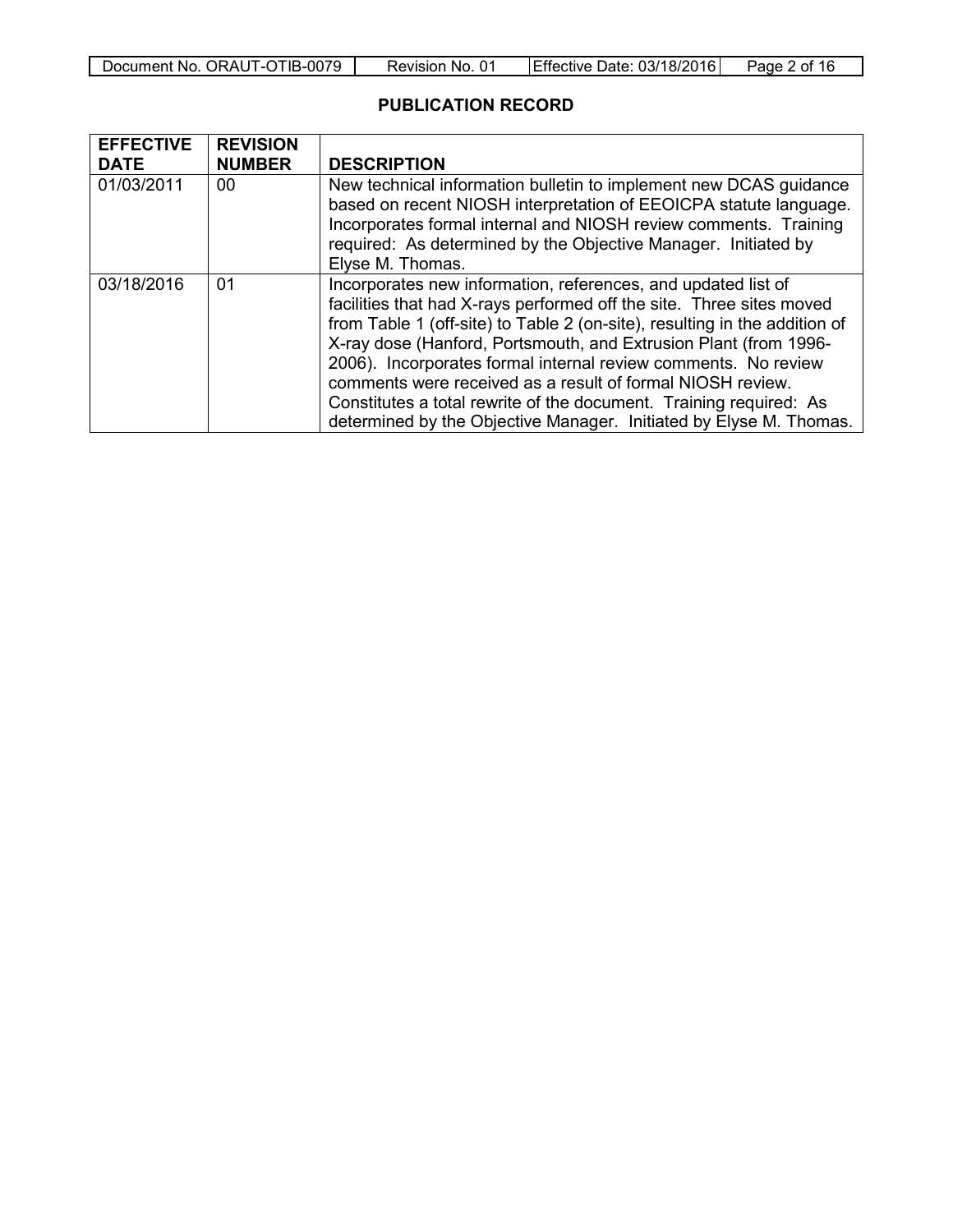| $-0079$<br>Document No.<br>. ORAUT-C`<br>DTIB- | 01<br>NO.<br>Revision | 03/18/2016<br>. Date:∴<br><b>IEffective</b> | Page<br>n. |
|------------------------------------------------|-----------------------|---------------------------------------------|------------|

# **TABLE OF CONTENTS**

| <b>SECTION</b> | <b>PAGE</b><br><b>TITLE</b> |  |
|----------------|-----------------------------|--|
|                |                             |  |
|                |                             |  |
|                |                             |  |
|                |                             |  |
|                |                             |  |

# **LIST OF TABLES**

# **TABLE TITLE PAGE**

| $3 - 1$ | Sites with known occurrences of occupational X-rays administered at locations other        |
|---------|--------------------------------------------------------------------------------------------|
|         |                                                                                            |
| $3-2$   | Covered facilities that administered occupational X-rays on site, or for which no evidence |
|         |                                                                                            |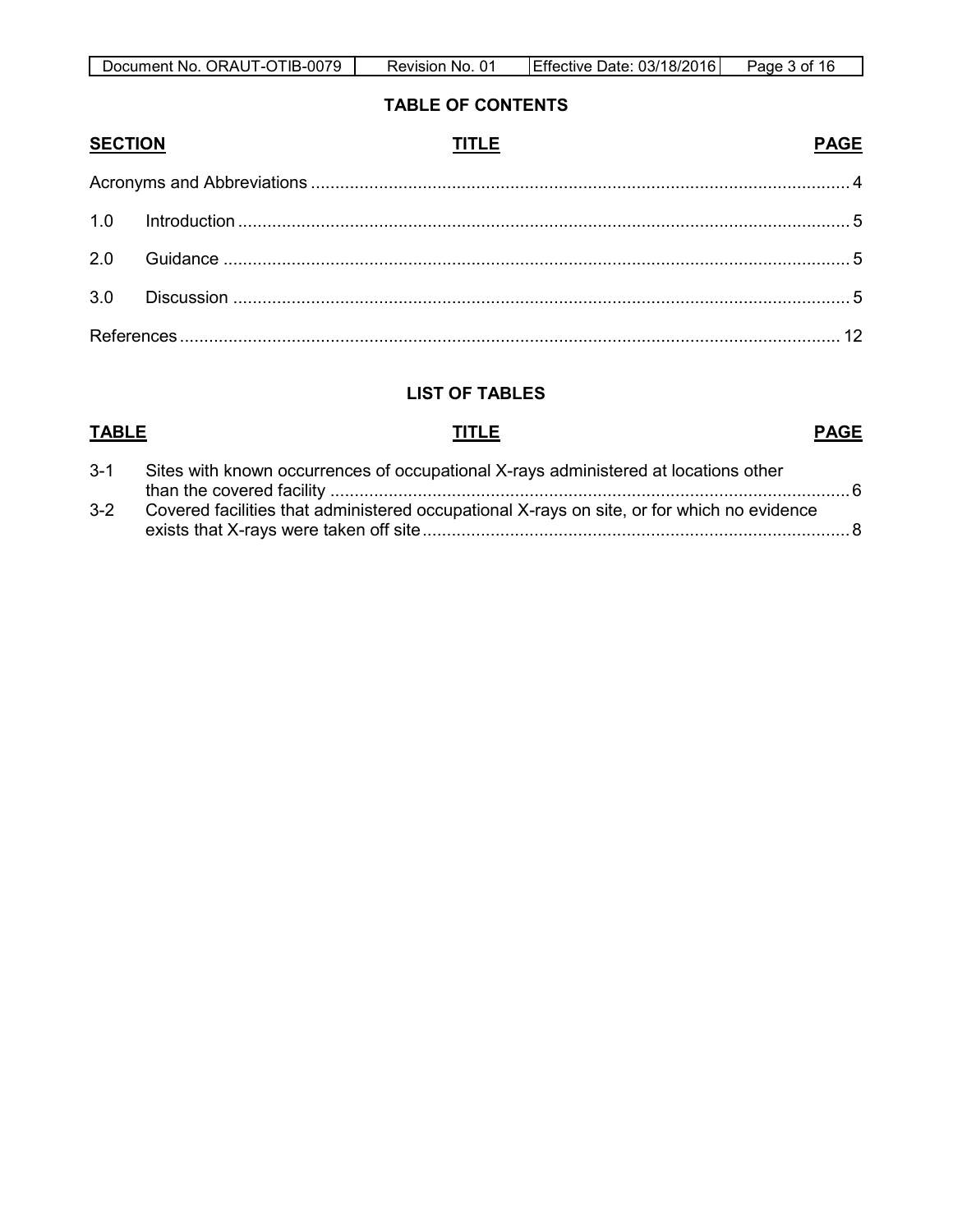# <span id="page-3-0"></span>**ACRONYMS AND ABBREVIATIONS**

| <b>AEC</b><br><b>AWE</b>     | U.S. Atomic Energy Commission<br><b>Atomic Weapons Employers</b>                                     |
|------------------------------|------------------------------------------------------------------------------------------------------|
| <b>CTW</b>                   | construction trade workers                                                                           |
| <b>DCAS</b><br><b>DOE</b>    | Division of Compensation Analysis and Support<br>U.S. Department of Energy                           |
| <b>EEOICPA</b>               | Energy Employees Occupational Illness Compensation Program Act of 2000                               |
| <b>kVp</b>                   | peak kilovoltage                                                                                     |
| mA                           | milliampere                                                                                          |
| <b>NIOSH</b><br><b>NUMEC</b> | National Institute for Occupational Safety and Health<br>Nuclear Materials and Equipment Corporation |
| <b>ORAU</b>                  | Oak Ridge Associated Universities                                                                    |
| <b>SEC</b>                   | <b>Special Exposure Cohort</b>                                                                       |
|                              | SRDB Ref ID Site Research Database Reference Identification (number)                                 |
| <b>TIB</b>                   | technical information bulletin                                                                       |
| <b>U.S.C.</b>                | <b>United States Code</b>                                                                            |
| ş                            | section or sections                                                                                  |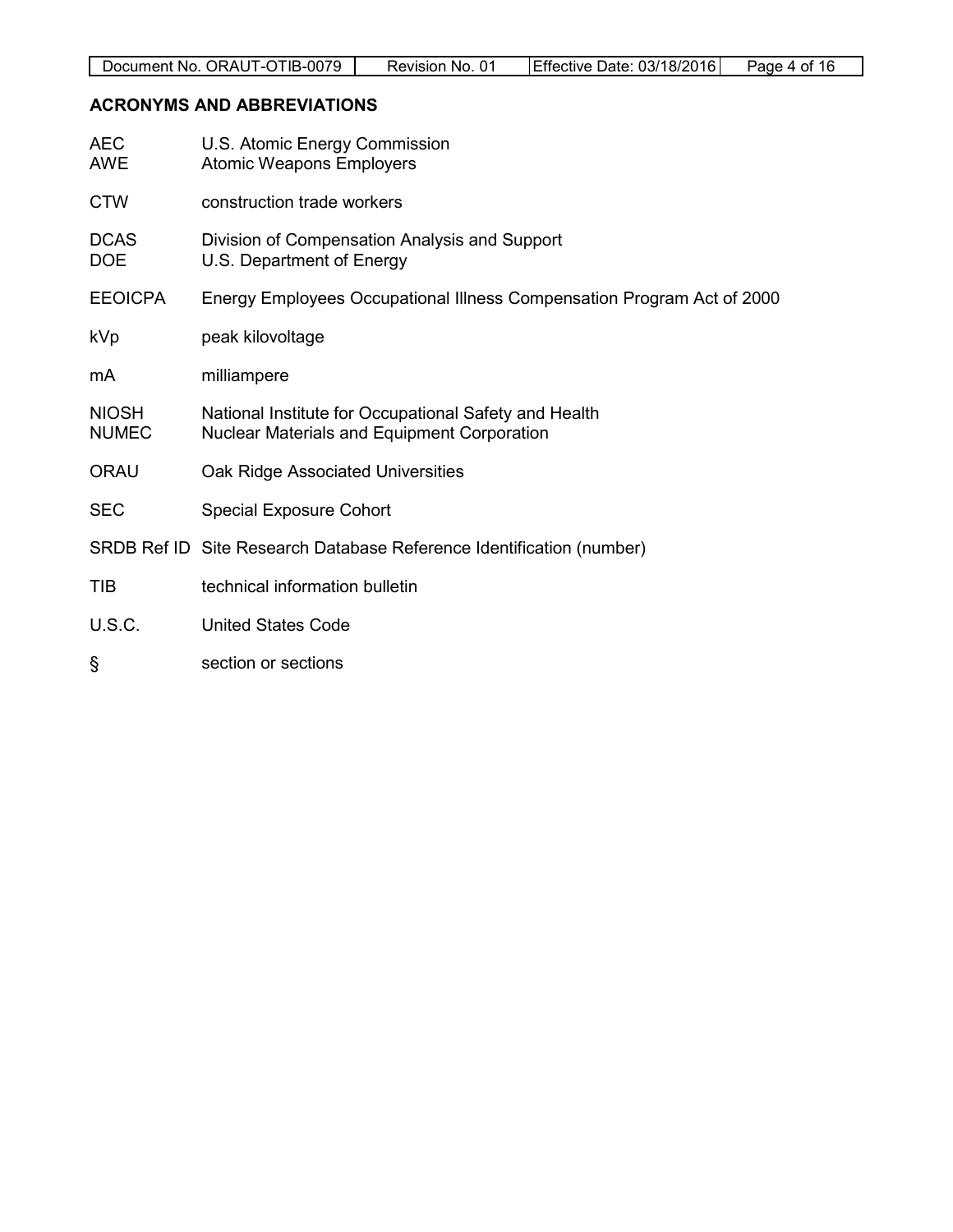| Document No. ORAUT-OTIB-0079 | Revision No. 01 | Effective Date: 03/18/2016 | Page 5 of 16 |
|------------------------------|-----------------|----------------------------|--------------|

### <span id="page-4-0"></span>**1.0 INTRODUCTION**

Technical information bulletins (TIBs) are not official determinations made by the National Institute for Occupational Safety and Health (NIOSH) but are rather general working documents that provide historical background information and guidance to assist in the preparation of dose reconstructions at particular sites or categories of sites. They will be revised in the event additional relevant information is obtained about the affected site(s). TIBs may be used to assist NIOSH staff in the completion of individual dose reconstructions.

In this document, the word "facility" is used as a general term for an area, building, or group of buildings that served a specific purpose at a site. It does not necessarily connote an "atomic weapons employer facility" or a "Department of Energy (DOE) facility" as defined in the Energy Employees Occupational Illness Compensation Program Act of 2000 [42 U.S.C. § 7384l(5) and (12)].

The Energy Employees Occupational Illness Compensation Program Act of 2000 (EEOICPA) requires the assignment of external dose from medical X-ray examinations that were performed for occupational health screening and were required as a condition of employment. Many DOE and Atomic Weapons Employer (AWE) sites had their own medical clinics and equipment to perform medical X-ray screening of their workers. At some sites, however, and sometimes dependent on the timeframe, the sites contracted with private physicians, clinics, or local community hospitals to provide this service to workers.

The NIOSH interpretation of the EEOICPA statute affects how X-ray dose should be assigned when the X-rays were taken at a site or location that is not defined under the statute as a covered facility. This includes the scenario in which X-rays were taken at offsite locations, such as private physicians' offices, clinics, or local community hospitals. The NIOSH interpretation is that the statute defines covered radiation as the radiation received by a covered employee at a covered facility during a covered period (NIOSH 2010). Except in limited circumstances concerning residual radiation, only radiation that the employee received while at a covered facility can be included in dose reconstruction. Any site profile stating or suggesting that offsite medical screening doses should be included will be revised to be consistent with this NIOSH interpretation.

### <span id="page-4-1"></span>**2.0 GUIDANCE**

If it is known that occupational medical X-ray dose was received at a location other than a covered facility (i.e., an offsite physician's office, clinic, or local community hospital), it shall not be included in dose reconstruction. If there is doubt about where the X-ray exposure was received, dose reconstructors should assume that the dose was received at a covered facility.

### <span id="page-4-2"></span>**3.0 DISCUSSION**

Whether X-ray exposure was received at a covered facility is often discovered in the research process during the review and analysis of historical documentation and claim file records from a particular covered site. This information is then included in the site profile and/or SEC Evaluation Report for that site. Table 3-1 is a list of sites for which historical information about X-rays administered to energy employees at offsite, non-covered facilities has been found. Table 3-1 lists those sites along with appropriate periods of applicability.

When historical documentation does not provide the needed information about where the occupational X-rays might have been taken, the energy employee claim file records might contain evidence that some X-rays were taken off site. For example, X-ray request forms might contain a private physician's, clinic's, or hospital's letterhead. This is not always adequate evidence that the Xrays were taken offsite, because many sites contracted with private radiologists for radiological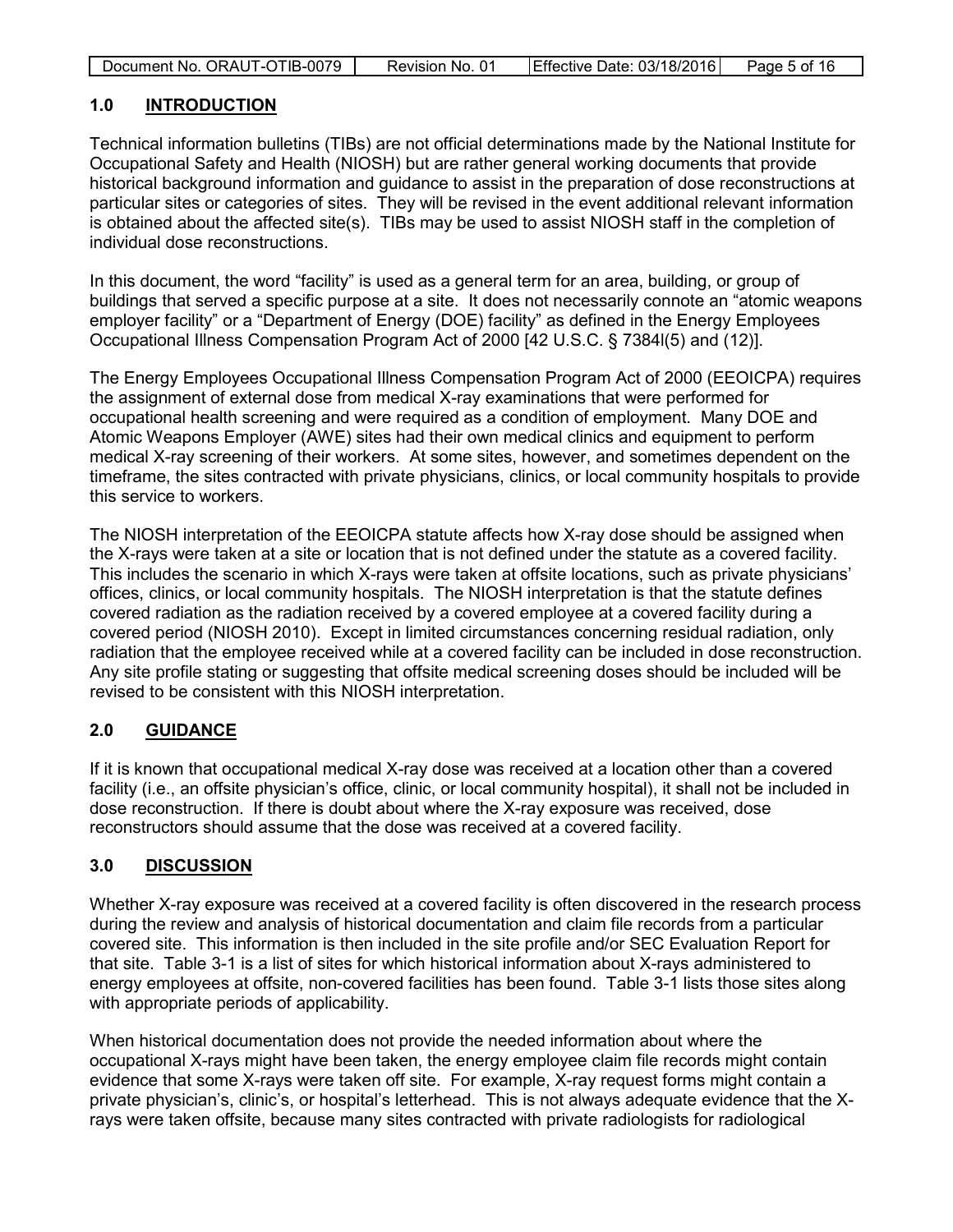| Document No. ORAUT-OTIB-0079 | Revision No. 01 | Effective Date: 03/18/2016 | Page 6 of 16 |
|------------------------------|-----------------|----------------------------|--------------|

interpretation of the X-rays, even if the X-rays were obtained on the covered site, and the radiologist's report might be on the office or clinic letterhead. Dose reconstructors should not include the dose from X-rays when it is clear from the claim file records that they were taken off-site at a non-covered facility. When it is not clear where the X-rays were taken, dose reconstructors should include the dose. Dose reconstructors should consult the Project Principal Medical Dosimetrist if questions arise.

When neither historical documentation nor claim file records provide the needed information about where the occupational X-rays might have been taken, dose reconstructors should assume that any occupational medical X-ray exposure occurred at the covered facility where the energy employee worked.

<span id="page-5-0"></span>

|                       | Table 3-1. Sites with known occurrences of occupational X-rays administered at locations other than |
|-----------------------|-----------------------------------------------------------------------------------------------------|
| the covered facility. |                                                                                                     |
|                       | Amalia alah s                                                                                       |

|                                  |                                                                                                                                                                                                                        | <b>Applicable</b><br>periods for X-rays |                                                           |
|----------------------------------|------------------------------------------------------------------------------------------------------------------------------------------------------------------------------------------------------------------------|-----------------------------------------|-----------------------------------------------------------|
|                                  |                                                                                                                                                                                                                        | at noncovered                           |                                                           |
| <b>Covered facility</b>          | Noncovered (offsite) location                                                                                                                                                                                          | facilities                              | Reference                                                 |
| <b>Albany Research</b><br>Center | Corvallis Clinic or private physicians' offices in<br>Albany, OR.                                                                                                                                                      | All                                     | Unknown 1986a, 1986b                                      |
| Aliquippa Forge                  | "The X-rays were taken by Dr. W. T. Rice of<br>Rochester, Pa. but the X-ray films are retained in<br>his office" (Tabershaw 1949a, p. 3).                                                                              | All                                     | ORAUT 2015a, p. 23;<br>Tabershaw 1949a                    |
| <b>Allied Chemical</b>           | "All new hires are given a pre-employment physical<br>at the doctor's office which includes a careful<br>medical history, general health assessment by the<br>physician and a chest X-ray" (Freeman 1975, p.<br>178).  | $\overline{All}$                        | ORAUT 2014a, p. 20;<br>Freeman 1975                       |
| Ames Laboratory                  | "The X-ray equipment for occupational medical<br>examinations of Ames Laboratory staff members<br>was located at the Iowa State Student Health<br>Center/College Hospital" (ORAUT 2012a, p. 24).                       | <b>All</b>                              | ORAUT 2012a; Voss 1957                                    |
| <b>Baker Brothers</b>            | "Dr. Norwood made arrangements for chest X-<br>raysat the Robin Wood Hospital in Toledo"                                                                                                                               | All                                     | Nickson 1943, p. 2                                        |
| <b>Battelle</b><br>Columbus      | "The Battelle claim records indicate that the chest<br>fluoroscopy examinations were performed in a<br>private physician's office." (ORAUT 2010a, p. 17).                                                              | All chest<br>fluoroscopy                | ORAUT 2010a, 2010b                                        |
| <b>Battelle</b><br>Columbus      | "X-rays and blood counts are done at the University<br>Hospital which is only a short distance from the<br>Institute."                                                                                                 | 1943-1956                               | Tabershaw 1949b, p. 3;<br>Amstein 2008, p.4               |
|                                  | "x-rays were performed on site in Health Services<br>from the late 1950s to the early 1980s for Battelle<br>staff that required them. Prior to this time period,<br>the x-rays were provided at a physician's office." |                                         |                                                           |
| <b>Extrusion Plant</b>           | "Laboratory work, i.e. urinalyses, blood tests, and<br>X-rays, is done at the local hospital, Ashtabula<br>General." (Hibbits and Pryor 1970, p. 8).                                                                   | Before 1981 and<br>after 2006           | Hibbitts and Pryor 1970;<br>Jelinek 1971;<br>Johnson 1976 |
|                                  | Based on information in the claim file records, it<br>appears that X-rays were taken off site at Ashtabula<br>General Hospital through 1980.                                                                           |                                         |                                                           |
|                                  | It is assumed that X-rays were taken on site from<br>1981 to 2006, when the site was decommissioned.                                                                                                                   |                                         |                                                           |
| <b>Grand Junction</b>            | Warren Bush "said the company doctor was Dr.<br>Raso, who had an x-ray unit in his office in Grand<br>Junction."                                                                                                       | 1947-1961 and<br>1970-2002              | Stoller undated, p. 9                                     |
| <b>Kansas City</b><br>Plant      | "In 1997, medical X-ray services were<br>outsourced;" (ORAUT 2006a, p. 14).                                                                                                                                            | After 1996                              | ORAUT 2006a; Todd 2004,<br>p. 3                           |
| Kellex/Pierpont                  | "It is understood that the only examination that will<br>not be performed by Kellex personnel is the chest<br>radiograph."                                                                                             | All                                     | Beckerley 1948, p. 3                                      |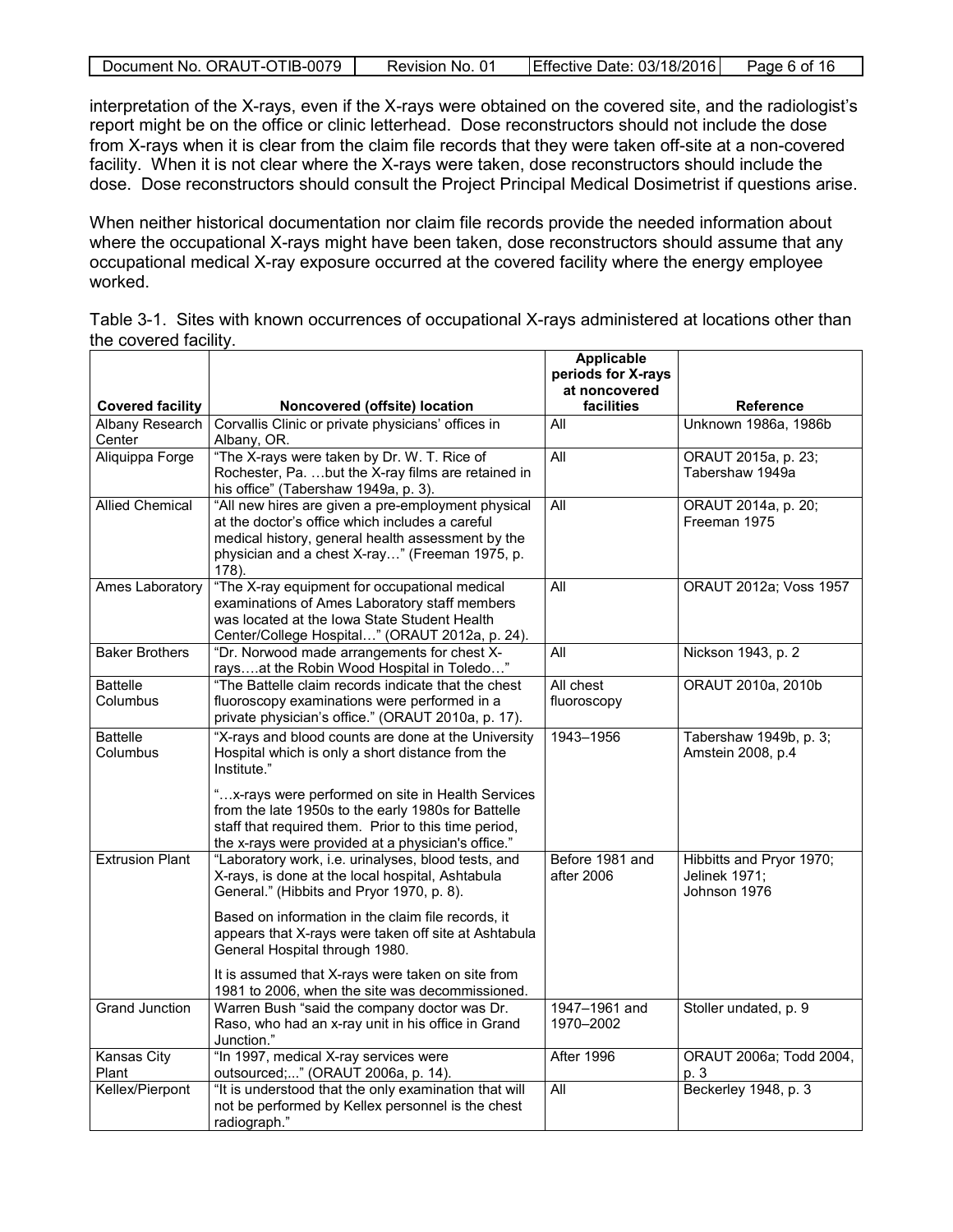|                                                             |                                                                                                                                                                                                                                                                                       | <b>Applicable</b><br>periods for X-rays<br>at noncovered                                              |                                                                                          |
|-------------------------------------------------------------|---------------------------------------------------------------------------------------------------------------------------------------------------------------------------------------------------------------------------------------------------------------------------------------|-------------------------------------------------------------------------------------------------------|------------------------------------------------------------------------------------------|
| <b>Covered facility</b>                                     | Noncovered (offsite) location                                                                                                                                                                                                                                                         | facilities                                                                                            | Reference                                                                                |
| Lawrence<br><b>Berkeley</b><br>National<br>Laboratory       | "In the early years before about 1964, workers had<br>their physical exams (including X-rays) in their<br>private physicians' offices " (ORAUT 2010d, p.<br>22).<br>"Doses for 1991 to 1995 are for the Picker machine,<br>and for 1996 to the present  employees have                | Before 1964 and<br>after 1995                                                                         | <b>ORAUT 2010d;</b><br>Parker 1963;<br>Grondona 2010                                     |
|                                                             | been sent off-site for X-rays " (ORAUT 2010d, p.<br>23).                                                                                                                                                                                                                              |                                                                                                       |                                                                                          |
| <b>Linde Ceramics</b>                                       | "Linde X-rays were performed off-site at a non-<br>covered commercial facility." (ORAUT 2015b, p. 69).                                                                                                                                                                                | All                                                                                                   | <b>ORAUT 2015b;</b><br>Author unknown 1948;<br>Linde 1950; Holmes 1944;<br>Van Horn 1943 |
| Mallinckrodt                                                | "The annual chest x-rays and presumably the pelvic<br>x-rays were taken at the Barnes Hospital (the<br>Washington University School of Medicine)  and<br>the x-ray records remained the property of the<br>hospital " (ORAUT 2010e, p. 108).                                          | All                                                                                                   | ORAUT 2010e, p. 108;<br>Quigley 1950; Mason 1955,<br>pp. 2, 14                           |
| Metallurgical<br>Laboratory                                 | "At first the dispensary facilities of Billings Hospital<br>were used but after July 1944 Drexel House was<br>used for this purpose"                                                                                                                                                  | Before July 1944                                                                                      | Author unknown 1946,<br>p. 27                                                            |
| Nevada Test Site                                            | "Chest X-rays before 1960 were taken off the site at<br>noncovered contractor facilities, probably<br>physicians' offices in Las Vegas" (ORAUT 2012c, p.<br>$8)$ .                                                                                                                    | 1951-1959 (all)                                                                                       | ORAUT 2012c                                                                              |
| Nevada Test Site                                            | "During [1986-1995], workers continued to receive<br>pre-employment physicals at contracted noncovered<br>facilities in Las Vegas These contractors might<br>also have provided the periodic and termination<br>chest X-rays if the worker was in Las Vegas"<br>(ORAUT 2012c, p. 11). | 1986-1995 pre-<br>employment X-rays                                                                   | ORAUT 2012c; DeMarre<br>2012;                                                            |
| Nevada Test Site                                            | "NTS sold and removed its X-ray equipment in<br>1996. After this date, all radiographic services were<br>contracted out to a variety of offsite, noncovered<br>facilities in Las Vegas " (ORAUT 2012c, p. 11).                                                                        | 1996-present (all)                                                                                    | ORAUT 2012c; DeMarre<br>2012; Moon 2012                                                  |
| <b>Nuclear</b><br>Materials and<br>Equipment<br>Corporation | "NUMEC apparently did not have its own medical X-<br>ray department during AEC operational years and<br>the medical X-rays for NUMEC employees appear<br>to have been performed at a local clinic or hospital"<br>(ORAUT 2012b, p. 34).                                               | All                                                                                                   | <b>ORAUT 2012b;</b><br>Author unknown 1978; Cain<br>1964; Wieland 1981;<br>Quigley 1972  |
| Sandia National<br>Laboratories                             | "the Sandia Base Army Hospital and the Kirtland<br>Air Force Base Dispensary are not part of the<br>EEOICPA covered facilities as they are outside the<br>boundaries of DOE facilities"                                                                                               | X-rays taken at the<br>Sandia Base<br>Hospital or the<br>Kirtland Air Force<br><b>Base Dispensary</b> | Anders 2015, p. 2                                                                        |
| Simonds Saw<br>and Steel                                    | "Simonds X-rays were performed off site at a<br>noncovered commercial facility" (ORAUT 2014c, p.<br>$22$ ).                                                                                                                                                                           | All                                                                                                   | ORAUT 2014c; Tabershaw<br>1948                                                           |
| <b>Stanford Linear</b><br>Accelerator<br>Center             | X-rays on Be workers performed at the Palo Alto<br>Clinic.                                                                                                                                                                                                                            | All                                                                                                   | ORAUT 2007d, p. 20;<br>Pinder 1965                                                       |
| University of<br>Rochester                                  | X-rays taken at Strong Memorial Hospital.                                                                                                                                                                                                                                             | All                                                                                                   | Dowdy 1947, p.2                                                                          |
| Ventron<br>Corporation                                      | Some X-rays taken at the Beverly Hospital.                                                                                                                                                                                                                                            | Some                                                                                                  | Todd 1945, p. 17                                                                         |
| West Valley                                                 | "Chest X-rays for West Valley workers have always<br>been performed at an offsite location" (ORAUT<br>2007b, p. 52)                                                                                                                                                                   | All                                                                                                   | ORAUT 2007b, 2010c,<br>2010g                                                             |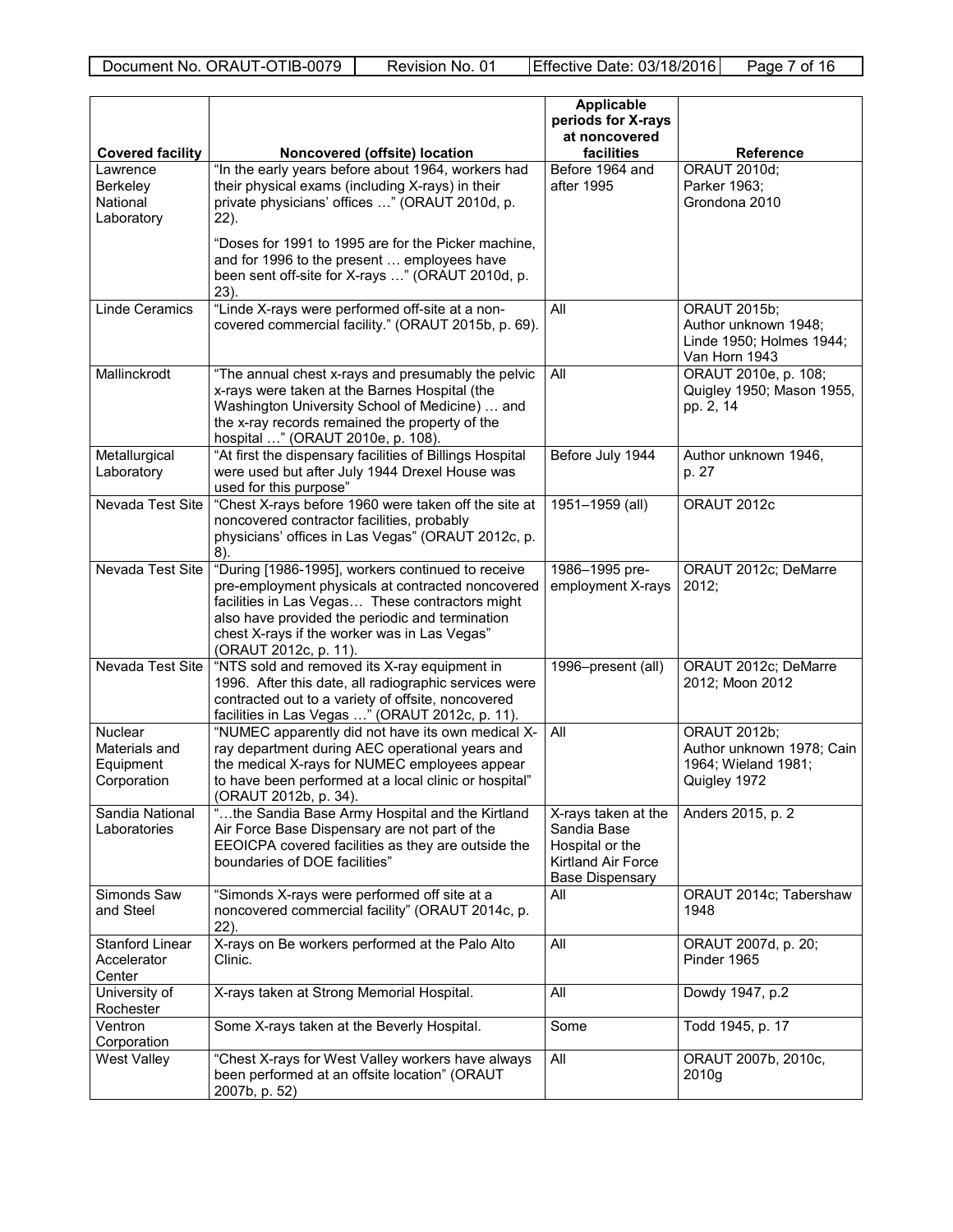|  | Document No. ORAUT-OTIB-0079 | Revision No. 01 | Effective Date: 03/18/2016 | Page 8 of 16 |
|--|------------------------------|-----------------|----------------------------|--------------|
|--|------------------------------|-----------------|----------------------------|--------------|

Table 3-2 lists the covered facilities where it is known that occupational medical X-rays were taken on site or at another covered facility, according to historical documentation. Table 3-2 also lists sites that might have had occupational medical X-rays taken at an offsite location, but for which this cannot be demonstrated with certainty at present. Dose reconstructors should, therefore, include X-ray dose in dose reconstructions for the sites listed in Table 3-2, unless there is evidence in the claim file records that the X-rays were taken at a noncovered facility.

<span id="page-7-0"></span>

|                                                  | Table 3-2. Covered facilities that administered occupational X-rays on site, or for which no historical |  |
|--------------------------------------------------|---------------------------------------------------------------------------------------------------------|--|
| evidence exists that X-rays were taken off site. |                                                                                                         |  |
|                                                  |                                                                                                         |  |

| <b>Covered facility</b>          | <b>Notes</b>                                                                                                          | <b>Reference</b>      |  |
|----------------------------------|-----------------------------------------------------------------------------------------------------------------------|-----------------------|--|
| Albuquerque Operations<br>Office | All years covered                                                                                                     | None                  |  |
| Allied Chemical and Dye          | All years covered                                                                                                     | None                  |  |
| Amchitka                         | "A 100 kVp -200 mA X-ray machine and associated film                                                                  | Eberline 1973, p. 33. |  |
|                                  | processing equipment is provided [at a special building in                                                            |                       |  |
|                                  | the Huskey Camp Area]."                                                                                               |                       |  |
| Argonne National Laboratory      | "the status of the employee's health and ability to work                                                              | Hasterlik 1949, p. 4. |  |
| – East                           | through the use of X-ray, biochemical, hematological, and                                                             |                       |  |
|                                  | metabolic facilities which will be available at the Site D                                                            |                       |  |
|                                  | dispensary."                                                                                                          |                       |  |
| <b>Baker-Perkins Company</b>     | All years covered                                                                                                     | None                  |  |
| Battelle Columbus <sup>a</sup>   | 1957-2000 for King Ave, and 1957-present for West                                                                     | NIOSH 2012, p. 4      |  |
|                                  | Jefferson.                                                                                                            |                       |  |
| <b>Bethlehem Steel</b>           | All years covered                                                                                                     | None                  |  |
| Corporation                      |                                                                                                                       |                       |  |
| <b>Bliss and Laughlin Steel</b>  | All years covered                                                                                                     | None                  |  |
| Company                          |                                                                                                                       |                       |  |
| <b>Blockson Chemical</b>         | All years covered                                                                                                     | None                  |  |
| Company                          |                                                                                                                       |                       |  |
| <b>Bridgeport Brass</b>          | All years covered                                                                                                     | None                  |  |
| <b>Brookhaven National</b>       | All years covered                                                                                                     | None                  |  |
| Laboratory                       |                                                                                                                       |                       |  |
| Canoga Avenue Facility           | All years covered                                                                                                     | None                  |  |
| Carborundum Company              | All years covered                                                                                                     | None                  |  |
| Chapman Valve                    | All years covered                                                                                                     | None                  |  |
| <b>Clarksville Modification</b>  | All years covered                                                                                                     | None                  |  |
| Center                           |                                                                                                                       |                       |  |
| <b>Clinton Engineer Works</b>    | All years covered                                                                                                     | None                  |  |
| <b>Combustion Engineering</b>    | All years covered                                                                                                     | None                  |  |
| <b>Connecticut Aircraft</b>      | All years covered                                                                                                     | None                  |  |
| Nuclear Engine Laboratory        |                                                                                                                       |                       |  |
| Dayton Project (Units I, III,    | All years covered                                                                                                     | None                  |  |
| and IV)                          |                                                                                                                       |                       |  |
| De Soto Avenue Facility          | All years covered                                                                                                     | None                  |  |
| Dow Chemical Company             | All years covered                                                                                                     | None                  |  |
| Dow Chemical Company             | All years covered                                                                                                     | None                  |  |
| (Madison Site)                   |                                                                                                                       |                       |  |
| Downey Facility                  | All years covered                                                                                                     | None                  |  |
| DuPont Deepwater Works           | All years covered                                                                                                     | None                  |  |
| Electro Metallurgical            | All years covered                                                                                                     | None                  |  |
| <b>Extrusion Planta</b>          | 1981-2006 covered                                                                                                     | ORAUT 2007a           |  |
| Fernald                          | "It is possible that some of the X-ray examinations were                                                              | ORAUT 2014b, p. 9     |  |
|                                  | performed off the [Fernald] site at local area hospitals, but                                                         |                       |  |
|                                  | there does not seem to be a fixed pattern, and no clear<br>evidence exists in relation to when or for whom this might |                       |  |
|                                  | have occurred."                                                                                                       |                       |  |
| <b>General Atomics</b>           | "A former GA nurse recalled that chest X-rays were required                                                           | ORAUT 2008a, p. 47    |  |
|                                  | for beryllium workers and stated the X-ray examinations                                                               |                       |  |
|                                  | were conducted at La Jolla Radiology." No historical                                                                  |                       |  |
|                                  | documentation found to support this statement.                                                                        |                       |  |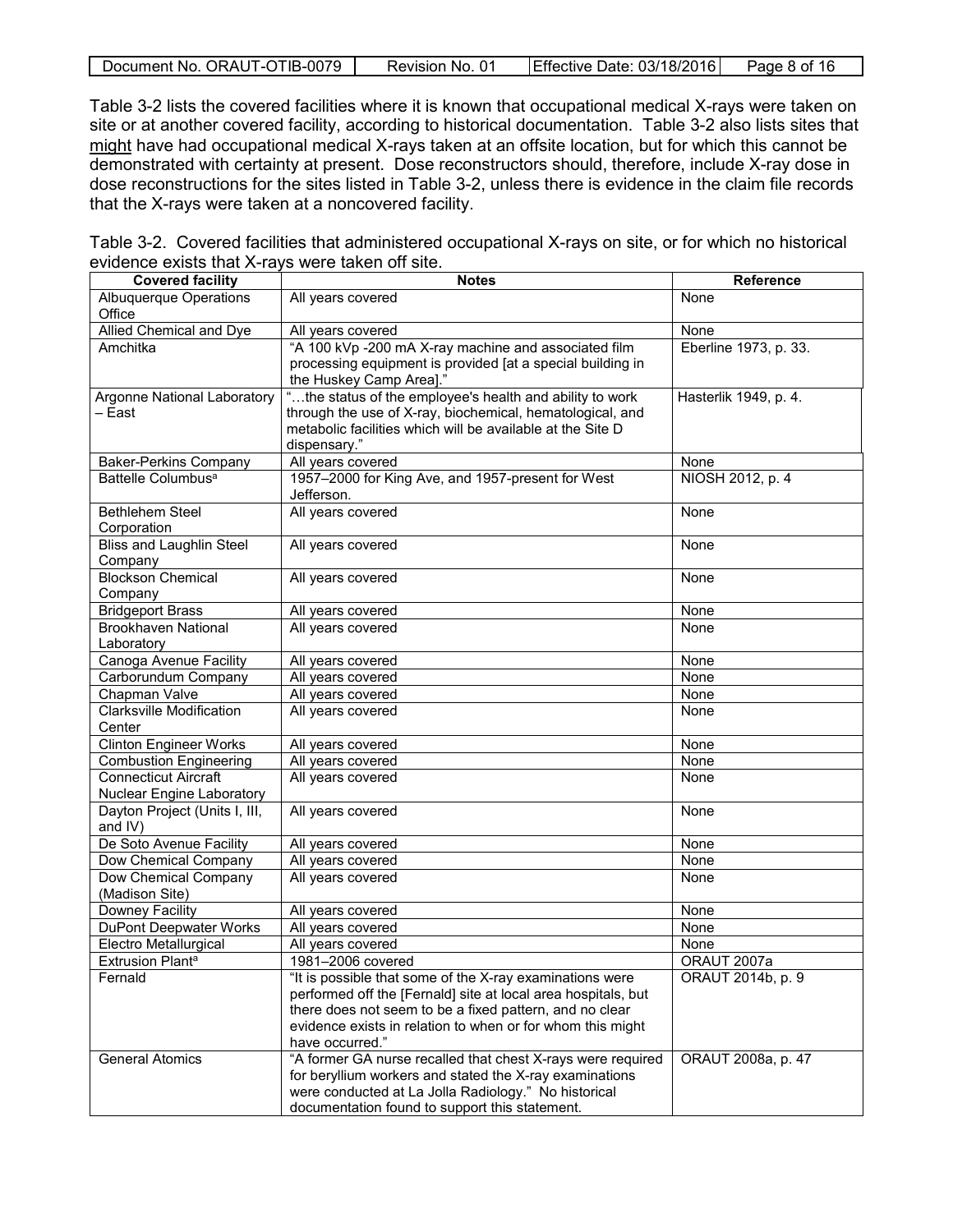| <b>Covered facility</b>                               | <b>Notes</b>                                                                                                                                                                                                | <b>Reference</b>                                         |
|-------------------------------------------------------|-------------------------------------------------------------------------------------------------------------------------------------------------------------------------------------------------------------|----------------------------------------------------------|
| <b>General Electric Company</b>                       | All years covered                                                                                                                                                                                           | None                                                     |
| (Ohio)                                                |                                                                                                                                                                                                             |                                                          |
| <b>General Steel</b>                                  | All years covered                                                                                                                                                                                           | None                                                     |
| Grand Junction <sup>a</sup>                           | 1962-1969 covered                                                                                                                                                                                           | Stoller undated, p. 10                                   |
| Kansas City Plant <sup>a</sup>                        | Before 1997 covered                                                                                                                                                                                         | ORAUT 2006a, p. 15;<br>Todd 2004, p. 3                   |
| Hanford                                               | X-rays taken at Kadlec Hospital from 1944-1956 are now to                                                                                                                                                   | Travis 1956                                              |
|                                                       | be included in dose reconstruction, as the AEC owned<br>Kadlec during this time.                                                                                                                            |                                                          |
| Harshaw                                               | "Continue to use the services of the Radiological Clinic or its                                                                                                                                             | Belmore 1948;                                            |
|                                                       | equivalent, but all X-rays should be obtained from them and<br>kept in a locked fireproof cabinet in the dispensary"<br>(Belmore 1948, p. 123), or the "X-ray laboratory in<br>Cleveland" (Tabershaw 1950). | Tabershaw 1950                                           |
| <b>Hood Building</b>                                  | All years covered                                                                                                                                                                                           | None                                                     |
| <b>Hooker Electrochemical</b>                         | All years covered                                                                                                                                                                                           | None                                                     |
| Horizons, Inc.                                        | All years covered                                                                                                                                                                                           | None                                                     |
| Huntington Pilot Plant                                | All years covered                                                                                                                                                                                           | None                                                     |
| Idaho National Laboratory                             | "Offsite facilities might have been contracted to perform the                                                                                                                                               | ORAUT 2009, p. 9                                         |
| and Argonne National<br>Laboratory-West               | examinations."                                                                                                                                                                                              |                                                          |
| Iowa Army Ammunition<br>Plant                         | All years covered                                                                                                                                                                                           | NIOSH 2011, p. 6-7.                                      |
| Joslyn Manufacturing and<br>Supply Company            | All years covered                                                                                                                                                                                           | None                                                     |
| K-25 Plant                                            | All years covered                                                                                                                                                                                           | None                                                     |
| Lake Ontario Ordnance                                 | All years covered                                                                                                                                                                                           | None                                                     |
| Works                                                 |                                                                                                                                                                                                             |                                                          |
| Lawrence Berkeley<br>National Laboratory <sup>a</sup> | 1964-1995 covered                                                                                                                                                                                           | ORAUT 2010d, pp. 22-23;<br>Parker 1963;<br>Grondona 2010 |
| Lawrence Livermore<br>National Laboratory             | All years covered                                                                                                                                                                                           | None                                                     |
| Los Alamos National<br>Laboratory                     | All years covered                                                                                                                                                                                           | None                                                     |
| <b>Medina Modification Center</b>                     | Some records indicate the X-rays might have been taken<br>offsite at the Minter X-ray Clinic.                                                                                                               | Claim file records                                       |
| Metallurgical Laboratory <sup>a</sup>                 | July 1944 and later covered                                                                                                                                                                                 | Author unknown 1946                                      |
| <b>Metals and Controls</b>                            | All years covered                                                                                                                                                                                           | None                                                     |
| <b>Mound Plant</b>                                    | All years covered                                                                                                                                                                                           | None                                                     |
| Nevada Test Site <sup>a</sup>                         | 1960-1985, 1986-1995 other than pre-employment X-rays<br>covered                                                                                                                                            | ORAUT 2012c, pp. 8-11;<br>DeMarre 2012;<br>Moon, 2012    |
| Norton Company                                        | All years covered                                                                                                                                                                                           | None                                                     |
| Nuclear Metals, Inc.                                  | All years covered                                                                                                                                                                                           | None                                                     |
| Oak Ridge National<br>Laboratory                      | All years covered                                                                                                                                                                                           | None                                                     |
| <b>Pacific Northwest National</b><br>Laboratory       | Same as Hanford from 1965 onward.                                                                                                                                                                           | ORAUT 2007c, p. 6                                        |
| Pacific Proving Ground                                | "The dose reconstructor should use the occupational<br>medical dose TBD related to the participant's employer and<br>associated DOE site to determine X-ray dose."                                          | ORAUT 2006b, pp. 10-11                                   |
| <b>Paducah Gaseous</b><br>Diffusion Plant             | All years covered                                                                                                                                                                                           | None                                                     |
| Pantex Plant                                          | All years covered                                                                                                                                                                                           | None                                                     |
| Pinellas Plant                                        | All years covered                                                                                                                                                                                           | None                                                     |
| Piqua Organic Moderated<br>Reactor                    | All years covered                                                                                                                                                                                           | None                                                     |
| <b>Portsmouth Gaseous</b><br>Diffusion Plant          | All years covered                                                                                                                                                                                           | None                                                     |
| Revere Copper and Brass                               | All years covered                                                                                                                                                                                           | None                                                     |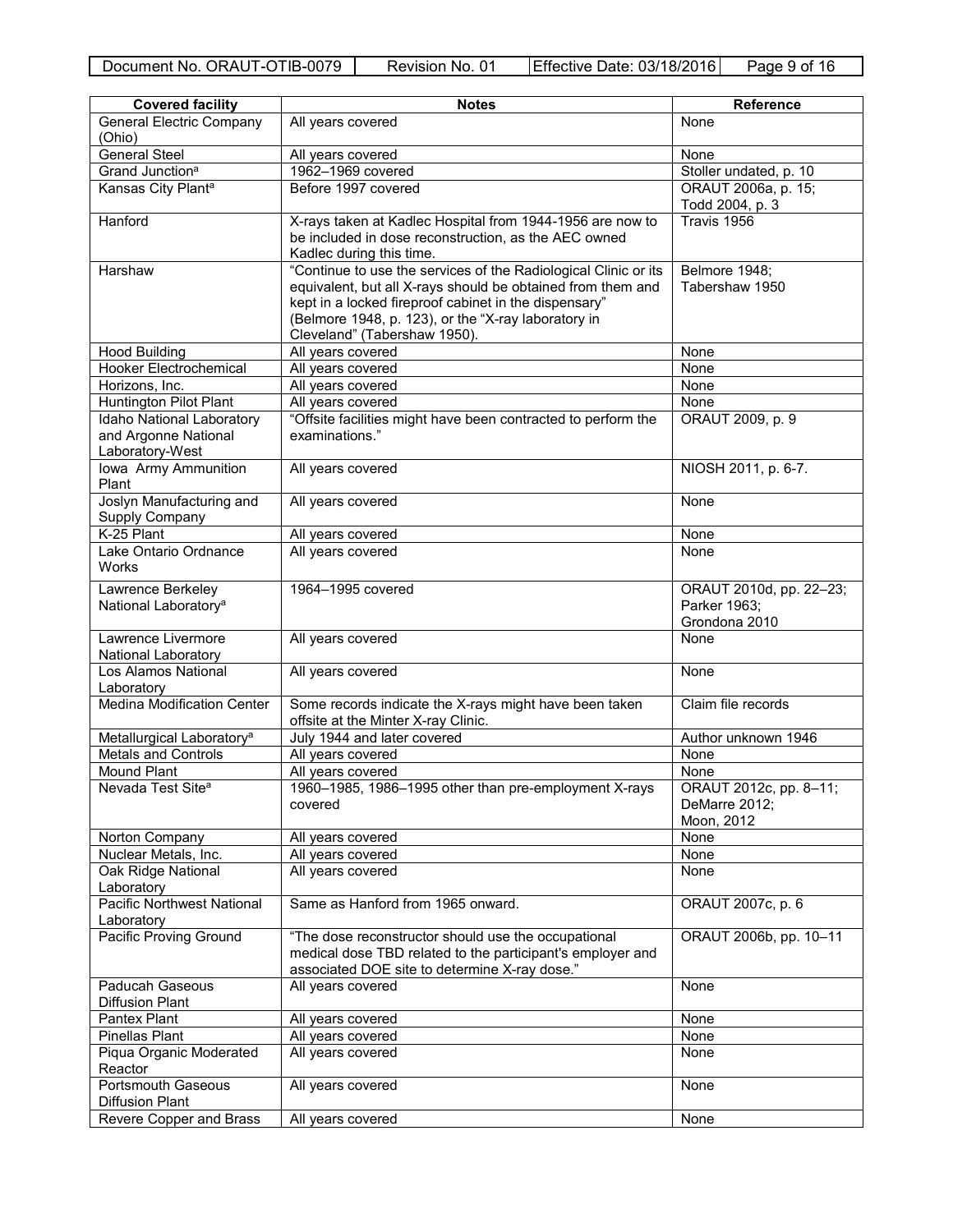| <b>Covered facility</b>           | <b>Notes</b>                                                                                        | Reference               |
|-----------------------------------|-----------------------------------------------------------------------------------------------------|-------------------------|
| Rocky Flats Plant                 | All years covered                                                                                   | None                    |
| S-50 Plant                        | All years covered                                                                                   | None                    |
| SAM Laboratories,                 | All years covered                                                                                   | None                    |
| Columbia University               |                                                                                                     |                         |
| Sandia National                   | X-rays are assumed to have been taken on site except                                                | Anders 2015             |
| Laboratories <sup>a</sup>         | those marked Sandia Base Hospital and/or Kirtland Air                                               |                         |
|                                   | Force Base Dispensary.                                                                              |                         |
| Sandia National                   | "The X-ray machine equipment was removed from the site                                              | <b>ORAUT 2014d:</b>     |
| Laboratories, Livermore           | in approximately 1990 " (ORAUT 2014d, p. 22)                                                        | McDowell-Boyer 2006     |
|                                   | After 1990, X-rays were performed at Lawrence Livermore<br>National Laboratory, a covered facility. |                         |
| Santa Susana Field                | "By 1998, all radiographic examinations were subcontracted                                          | ORAUT 2008b, pp. 11, 14 |
| Laboratory (Area IV)              | to West Hills Hospital in West Hills, California" (ORAUT                                            |                         |
|                                   | 2008b, p. 11). No historical documentation found to support                                         |                         |
|                                   | this statement.                                                                                     |                         |
| Savannah River Site               | All years covered                                                                                   | None                    |
| <b>Spencer Chemical</b>           | All years covered                                                                                   | None                    |
| Company/Jayhawk Works             |                                                                                                     |                         |
| St. Louis Airport Storage         | All years covered                                                                                   | None                    |
| Site                              |                                                                                                     |                         |
| Standard Oil Company of           | All years covered                                                                                   | None                    |
| New Jersey<br>Superior Steel      | All years covered                                                                                   | None                    |
| <b>Tennessee Valley Authority</b> | All years covered                                                                                   | None                    |
| <b>Texas City Chemicals</b>       | All years covered                                                                                   | None                    |
| <b>Titanium Alloy</b>             | All years covered                                                                                   | None                    |
| Manufacturing Company             |                                                                                                     |                         |
| Tyson Valley Powder Farm          | All years covered                                                                                   | None                    |
| <b>United Nuclear Corporation</b> | All years covered                                                                                   | None                    |
| Ventron Corporation <sup>a</sup>  | Some X-rays taken at the Beverly Hospital.                                                          | Todd 1945, p. 17;       |
|                                   |                                                                                                     | NIOSH 2012, pp. 34-35.  |
| Vitro Manufacturing               | All years covered                                                                                   | None                    |
| W. R. Grace (Tennessee)           | All years covered                                                                                   | None                    |
| Wah Chang                         | All years covered                                                                                   | None                    |
| <b>Weldon Spring Plant</b>        | All years covered                                                                                   | None                    |
| <b>Westinghouse Atomic</b>        | All years covered                                                                                   | None                    |
| Power Development Plant           |                                                                                                     |                         |
| <b>Westinghouse Electric</b>      | All years covered                                                                                   | None                    |
| Corporation (New Jersey)          |                                                                                                     |                         |
| <b>Winchester Engineering</b>     | All years covered                                                                                   | None                    |
| and Analytical Center             |                                                                                                     |                         |
| Y-12 Plant                        | All years covered                                                                                   | None                    |
|                                   |                                                                                                     |                         |

a. See also Table 3-1.

Dose reconstructions are also performed for sites which may not be listed here. In reconstructing doses for these claims, dose reconstructors should use any available historical documentation or evidence in claim file records to assign X-ray dose in accordance with the guidance in this TIB. Where historical documentation of offsite X-ray doses has not been found, and energy employee medical records are not provided, dose reconstructors should generally assume that occupational medical X-ray exposure occurred on site at the covered facility where the energy employee worked.

X-ray dose assignment for construction trade workers (CTWs) should be the same as for other energy employees described in this TIB. In other words, dose reconstructors should assume that CTWs had X-rays taken on site at the covered facility where they worked, unless evidence shows that these X-rays were taken off site at a noncovered facility.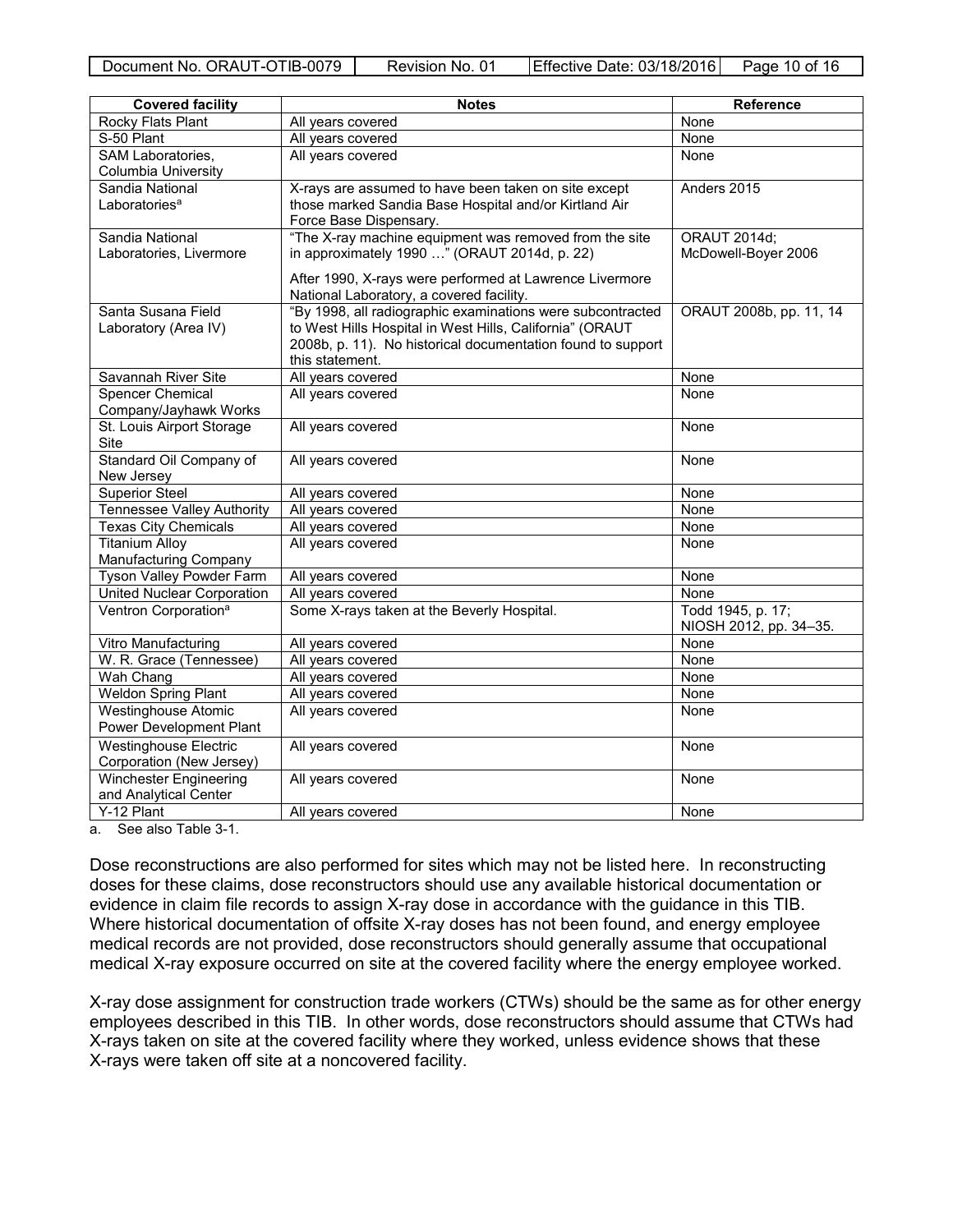| Document No. ORAUT-OTIB-0079 | Revision No. 01 | Effective Date: 03/18/2016 | Page 11 of 16 |
|------------------------------|-----------------|----------------------------|---------------|

The guidance in this TIB supersedes previous guidance on the issue of assignment of X-ray dose at covered facilities that might be found in the following documents or in site profiles issued before this TIB:

- Revision 04 of ORAUT-OTIB-0006, *Dose Reconstruction from Occupational Medical X-Ray Procedures* (ORAUT 2011);
- Revision 02 of ORAUT-OTIB-0052, *Parameters to Consider When Processing Claims for Construction Trade Workers* (ORAUT 2014e);
- Revision 01 of ORAUT-PROC-0006, *External Dose Reconstruction* (ORAUT 2006c); and
- Revision 03 of ORAUT-PROC-0061, *Occupational Medical X-Ray Dose Reconstruction for DOE Sites* (ORAUT 2010f).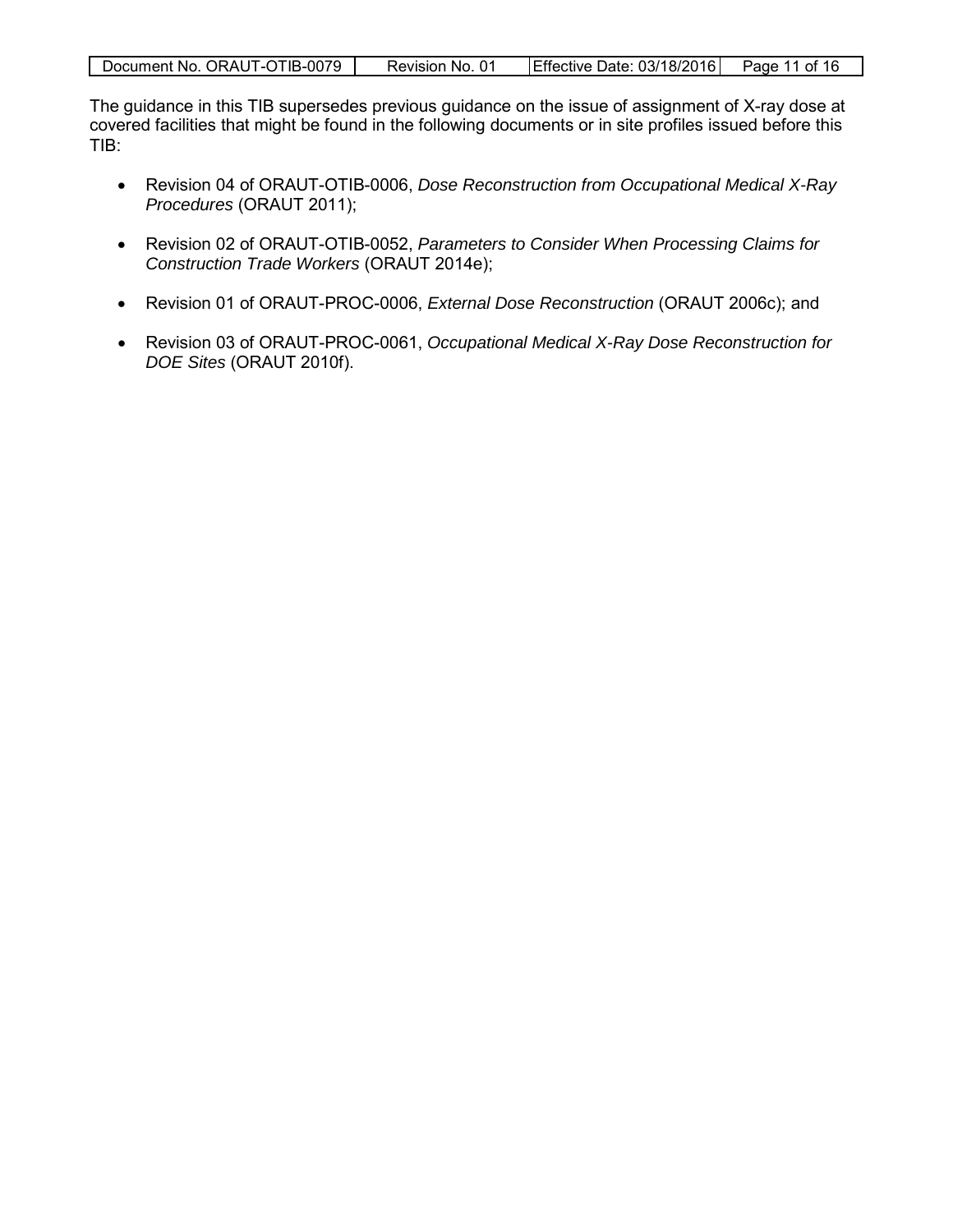| Document No. ORAUT-OTIB-0079 | Revision No. 01 | Effective Date: 03/18/2016 Page 12 of 16 |  |
|------------------------------|-----------------|------------------------------------------|--|

### <span id="page-11-0"></span>**REFERENCES**

- Amstein, T., 2008, "Battelle Response to Questions about X-Ray Screening Program," letter to B. Irvine (Stoller Corporation/Source One Management), Battelle Columbus Environment, Safety, Health, and Quality, Columbus, Ohio, July 1. [SRDB Ref ID: 47125]
- Anders, K., 2015, "Re: question about covered facilities," e-mail to T. A. Gilbertson (NIOSH), Office of Workers' Compensation Programs, U.S. Department of Labor, Washington, D.C., May 18. [SRDB Ref ID: 143891]
- Author unknown, 1946, *Manhattan District History Book I General, Volume 7 Medical Program*, December 31. [SRDB Ref ID: 40434]
- Author unknown, 1948, "The State Insurance Fund," summary of testimony and proceedings at hearing, Held in Buffalo, New York, July 2. [SRDB Ref ID: 16316, p. 15]
- Author unknown, 1986a, "Medical File of [name redacted]." [SRDB Ref ID: 120268]
- Author unknown, 1986b, "Medical File of [name redacted]." [SRDB Ref ID: 120270]
- Author unknown, 1978, collection of personnel and medical records claimant [name redacted]. [SRDB Ref ID: 27768, p. 189].
- Beckerley, J. G., 1948, "Medical Monitoring Program," letter to G. White, Jr. (The Kellex Corporation), U.S. Atomic Energy Commission, New York Operations Office, New York, New York, October 26. [SRDB Ref ID: 11094]
- Belmore, F. M., 1948, "Clinical and Medical Program," letter to S. S. Parks (Harshaw Chemical Company), U.S. Atomic Energy Commission, New York Operations Office, New York, New York, October 29. [SRDB Ref ID: 10641, p. 122]
- Cain, F. Jr., 1964, "Duties of the Nurse," memorandum to R. Westerman, Nuclear Materials and Equipment Corporation, Pittsburgh, Pennsylvania, April 16. [SRDB Ref ID: 27750, p. 37]
- DeMarre, M., 2012, "RE: Additional X-Ray Related Questions (NTS) Related to Request (NTS FY12- 001)," e-mail to D. G. Morris (Oak Ridge Associated Universities Team), National Security Technologies, Las Vegas, Nevada, March 14. [SRDB Ref ID: 112248]
- Dowdy, A. H., 1947, "Stereo Mini Chest Plates for Atomic Energy Project Personnel," memorandum to Dr. G. M. Suter, U.S. Atomic Energy Commission, April 21. [SRDB Ref ID: 30707]
- Eberline (Eberline Instrument Company), 1973, *Project Cannikin On-Site Radiological Safety and Medical Services Final Report*, NVO-0294-6, Santa Fe, New Mexico, August. [SRDB Ref ID: 25131]
- Freeman, E. J., 1975, "Occupational Health Aspects of a Fluoride Volatility Process," *Conference on Occupational Health Aspects of Uranium*, *Held at Stouffer's National Center Inn, Arlington, Virginia, April 28–30, 1975*, ERDA-93, U.S. Energy Research and Development Administration, Washington, D.C. [SRDB Ref ID: 4613, p. 178]
- Grondona, C. E., 2010, "Re: question about LBNL X-ray equipment," e-mail to E. M. Thomas (Oak Ridge Associated Universities Team), Lawrence Berkeley National Laboratory, Berkeley, California, May 2. [SRDB Ref ID: 81017]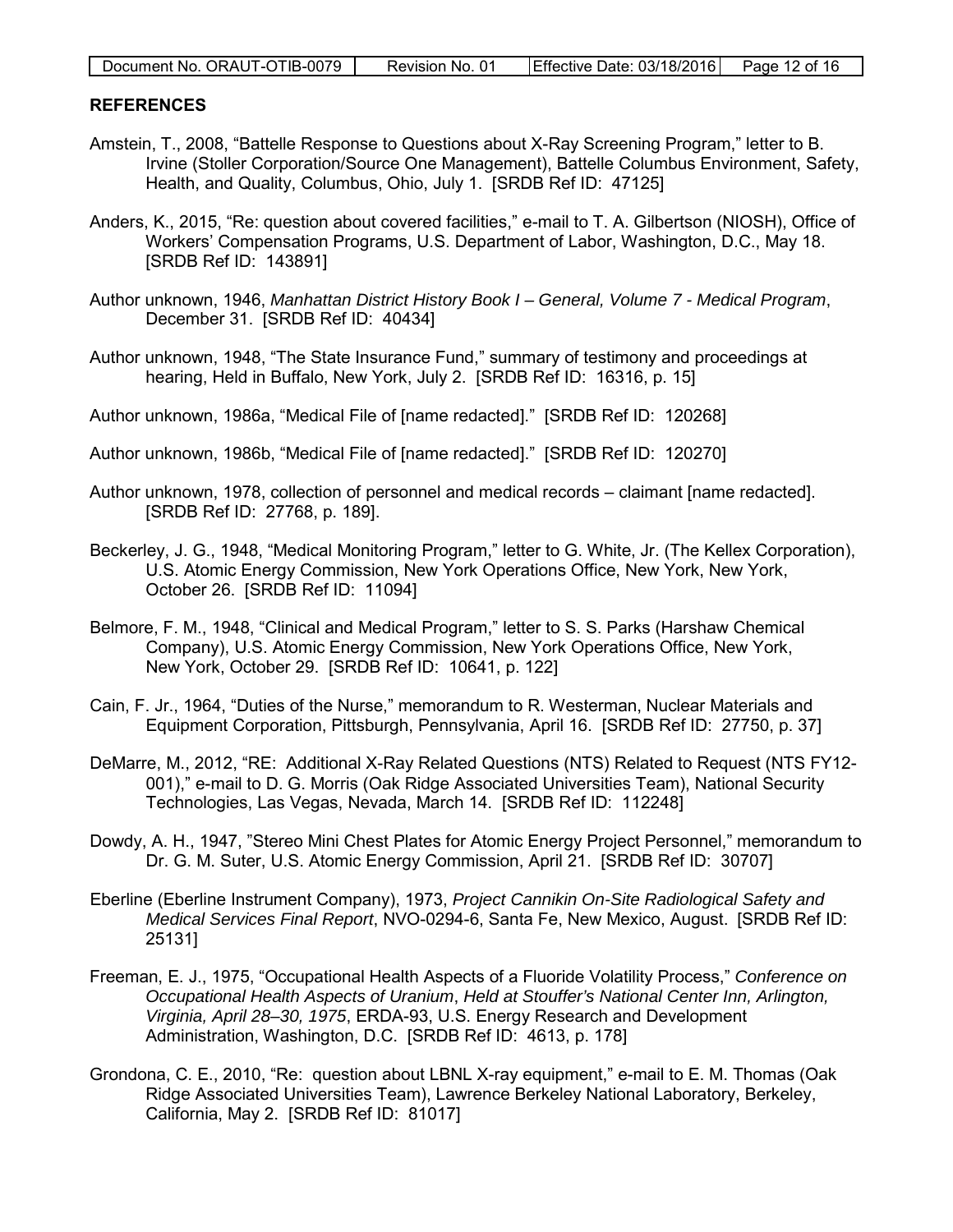- Hasterlik, R. J., 1949, "Health Program as it Relates to the Individual Employee and the Laboratory," letter to Dr. H. Lisco, Argonne National Laboratory, Argonne, Illinois, April 25. [SRDB Ref ID: 18912, p. 3]
- Hibbitts, H. W., and W. A. Pryor, 1970, *Health and Nuclear Safety Appraisal Reactive Metals Inc. Extrusion Plant*, U.S. Atomic Energy Commission, Oak Ridge Operations Office, Oak Ridge, Tennessee, May. [SRDB Ref ID: 26445, p. 3]
- Holmes, A. R. 1944, untitled memorandum to S. P. Murphy, Linde Air Products Company, Linde Ceramics Plant, Tonawanda, New York, January 26. [SRDB Ref ID: 12382, p. 5]
- Jelinek, T. M., 1971, *Health And Nuclear Safety Appraisal, RMI Company, Extrusion Plant*, U.S. Atomic Energy Commission, Oak Ridge Office, Oak Ridge, Tennessee, August. [SRDB Ref ID: 25372, p. 8]
- Johnson, W. A., 1976, *Annual Health Protection, Nuclear Criticality and Transportation Safety Appraisal of RMI Company*, U.S. Energy Research and Development Administration, Oak Ridge Office, Oak Ridge, Tennessee, April. [SRDB Ref ID: 25372, p. 28]
- Linde (Linde Air Products Company), 1950, collection of health and personal records and clinical chronologies, Linde Ceramics Plant, Tonawanda, New York. [SRDB Ref ID: 11156, pp. 30, 43, 50]
- Mason, M. G., 1955, *Mallinckrodt Chemical Works Health Program Policies, Status, and Summary*, February 21. [SRDB Ref ID: 4338, p. 23,35]
- McDowell-Boyer, L., 2006, *Notes from Visit to SNL/CA on 4/12/06*, ALARA Environmental Analysis, Pleasanton, California. [SRDB Ref ID: 23574]
- Moon, J. C., 2012, "Request X-Ray Surveillance/Testing Information (NTS)" e-mail to M. DeMarre, National Security Technologies, Las Vegas, Nevada, March 15. [SRDB Ref ID: 112245]
- Nickson, J. J., 1943, untitled letter to C. E. Daniels, University of Chicago, Metallurgical Laboratory, Chicago, Illinois, June 29. [SRDB Ref ID: 11581]
- NIOSH (National Institute for Occupational Safety and Health), 2010, *Radiation Exposures Covered for Dose Reconstructions under Part B of the Energy Employees Occupational Illness Compensation Program Act,* DCAS-IG-003, Rev. 01, Division of Compensation Analysis and Support, Cincinnati, OH, October 5*.*
- NIOSH (National Institute for Occupational Safety and Health), 2011, *Technical Basis Document for Atomic Energy Operations at the Iowa Army Ammunition Plant (IAAP),* DCAS-TKBS-0001, Rev. 01, Division of Compensation Analysis and Support, Cincinnati, OH, October 20.
- NIOSH (National Institute for Occupational Safety and Health), 2012, *SEC Petition Evaluation Report SEC-ER-00198*, August 14, p. 34-35.
- NIOSH (National Institute for Occupational Safety and Health), 2012, *SEC Petition Evaluation Report SEC-ER-00208*, November 19, p. 4.
- ORAUT (Oak Ridge Associated Universities Team), 2006a, *Site Profile for the Kansas City Plant*, ORAUT-TKBS-0031, Rev. 00 PC-1, Oak Ridge, Tennessee, January 6.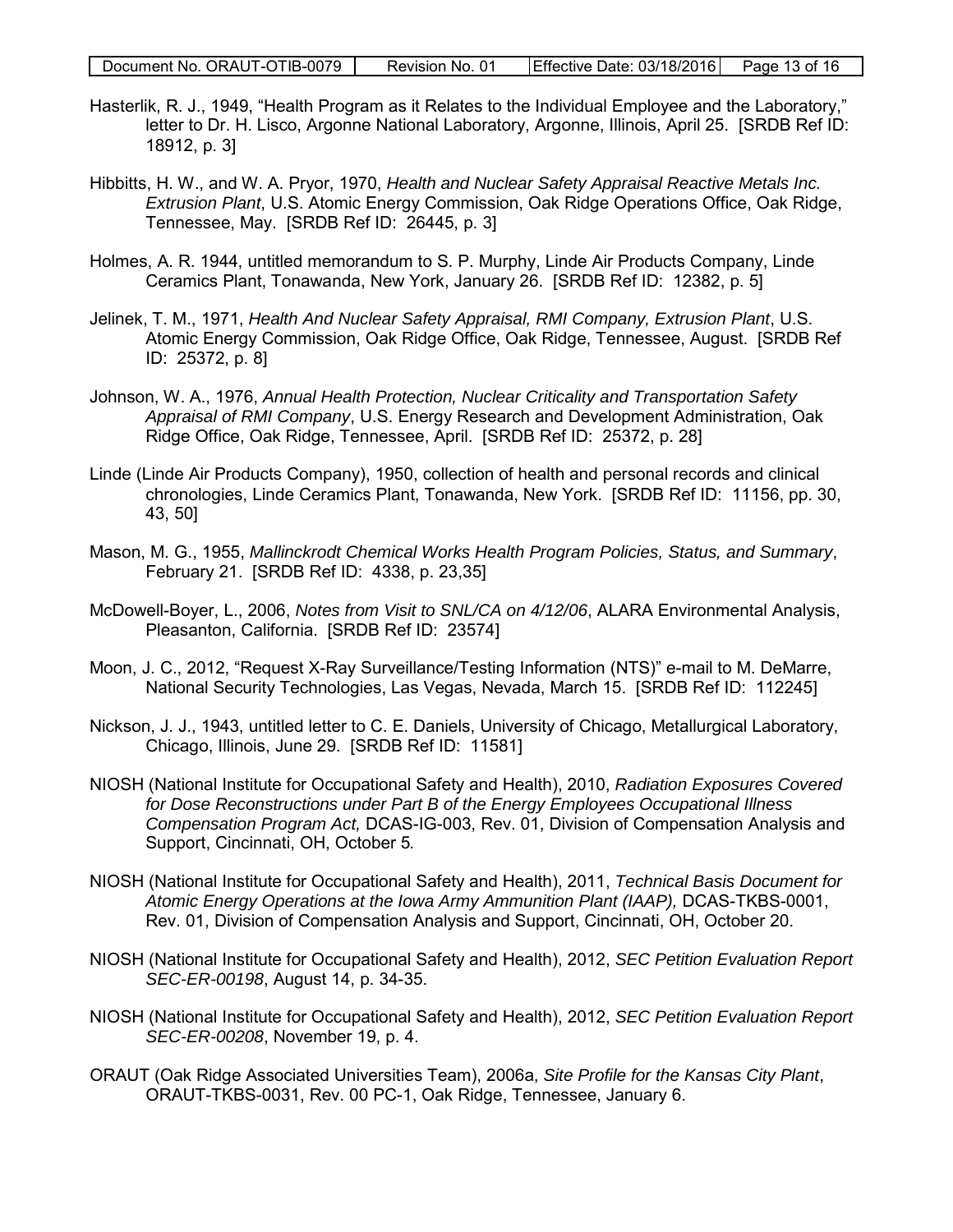- ORAUT (Oak Ridge Associated Universities Team), 2006b, *Summary Site Profile for the Pacific Proving Ground*, ORAUT-TKBS-0052, Rev. 00, Oak Ridge, Tennessee, August 30.
- ORAUT (Oak Ridge Associated Universities Team), 2006c, *External Dose Reconstruction*, ORAUT-PROC-0006, Rev. 01, Oak Ridge, Tennessee, June 5.
- ORAUT (Oak Ridge Associated Universities Team), 2007a, *Summary of Extrusion Plant Site Information for Dose Reconstruction*, ORAUT-TKBS-0056, Rev. 00, Oak Ridge, Tennessee, April 26.
- ORAUT (Oak Ridge Associated Universities Team), 2007b, *Site Profile for the West Valley Demonstration Project*, ORAUT-TKBS-0057, Rev. 00 PC-1, Oak Ridge, Tennessee, August 17.
- ORAUT (Oak Ridge Associated Universities Team), 2007c, *Pacific Northwest National Laboratory Occupational Medical Dose*, ORAUT-TKBS-0027-3, Rev. 01, Oak Ridge, Tennessee, June 18.
- ORAUT (Oak Ridge Associated Universities Team), 2007d, *Site Profile for the Stanford Linear Accelerator Center*, ORAUT-TKBS-0051, Rev. 01, Oak Ridge, Tennessee, August 17.
- ORAUT (Oak Ridge Associated Universities Team), 2008a, *Site Profile for General Atomics*, ORAUT-TKBS-0045, Rev. 00, Oak Ridge, Tennessee, September 26.
- ORAUT (Oak Ridge Associated Universities Team), 2008b, *Area IV of the Santa Susana Field Laboratory, the Canoga Avenue Facility (Vanowen Building), the Downey Facility, and the De Soto Avenue Facility (sometimes referred to as Energy Technology Engineering Center [ETEC] or Atomics International) – Occupational Medical Dose*, ORAUT-TKBS-0038-3, Rev. 02, Oak Ridge, Tennessee, October 31.
- ORAUT (Oak Ridge Associated Universities Team), 2009, *Idaho National Laboratory and Argonne National Laboratory-West – Occupational Medical Dose*, ORAUT-TKBS-0007-3, Rev. 02, Oak Ridge, Tennessee, December 21.
- ORAUT (Oak Ridge Associated Universities Team), 2010a, *Site Profile for Battelle Memorial Institute, King Avenue and West Jefferson Sites, Columbus, Ohio*, ORAUT-TKBS-0058, Rev. 00, Oak Ridge, Tennessee, March 26.
- ORAUT (Oak Ridge Associated Universities Team), 2010b, untitled memorandum to File, Oak Ridge, Tennessee, December 3. [SRDB Ref ID: 90744]
- ORAUT (Oak Ridge Associated Universities Team), 2010c, "Excerpts from Claim File Records of West Valley Workers," memorandum to file, Oak Ridge, Tennessee, December 10. [SRDB Ref ID: 90920]
- ORAUT (Oak Ridge Associated Universities Team), 2010d, *Site Profile for the Lawrence Berkeley National Laboratory*, ORAUT-TKBS-0049, Rev. 02, Oak Ridge, Tennessee, May 10.
- ORAUT (Oak Ridge Associated Universities Team), 2010e, *Basis for Development of an Exposure Matrix for the Mallinckrodt Chemical Company St. Louis Downtown Site and the St. Louis Airport Site, St. Louis, Missouri*, ORAUT-TKBS-0005, Rev. 03, Oak Ridge, Tennessee, November 22.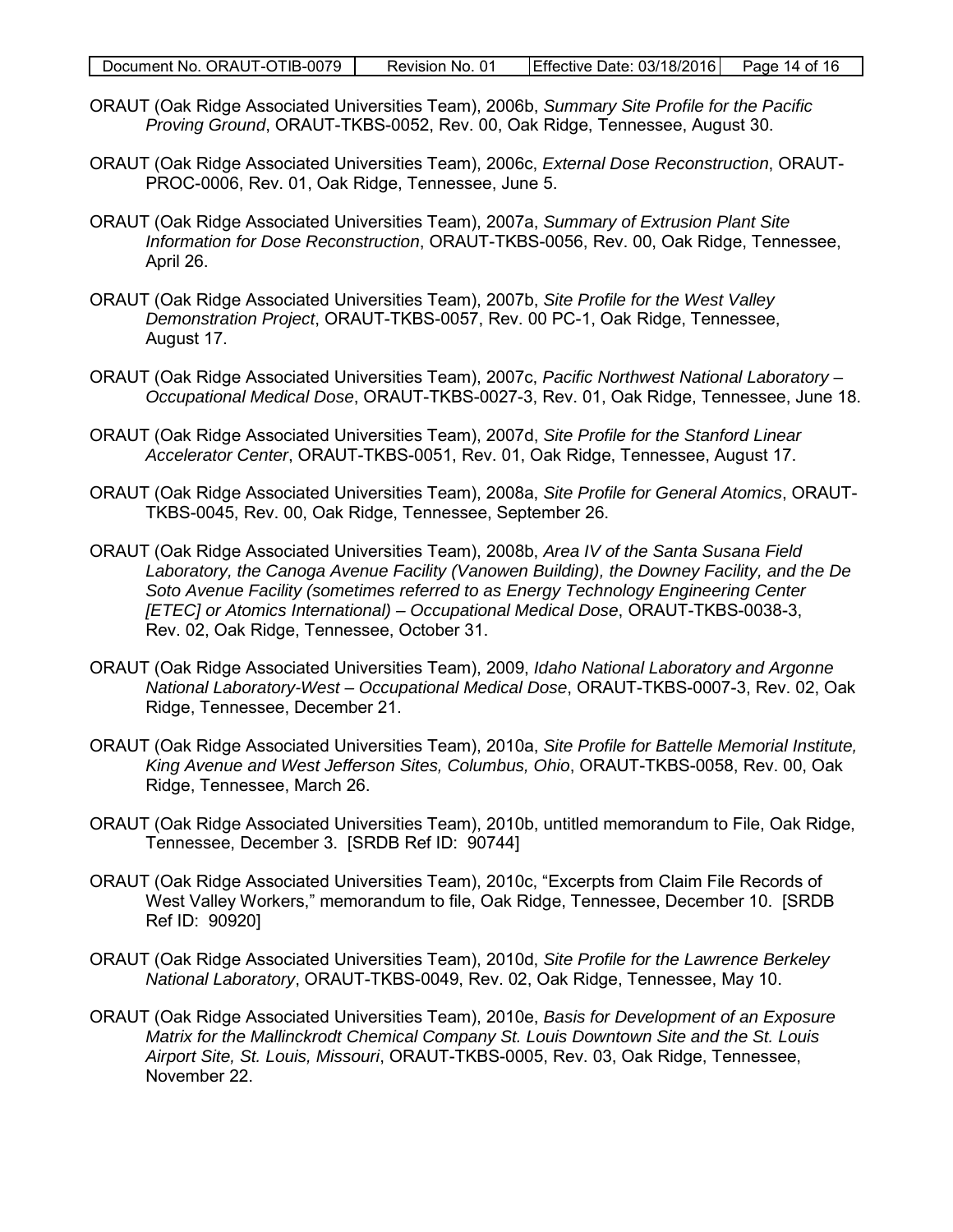- ORAUT (Oak Ridge Associated Universities Team), 2010f, *Occupational Medical X-Ray Dose Reconstruction for DOE Sites*, ORAUT-PROC-0061, Rev. 03, Oak Ridge, Tennessee, March 3.
- ORAUT (Oak Ridge Associated Universities Team), 2010g, "Location of Occupational Medical X-rays for West Valley Workers," documented communication with West Valley Environmental Services employee, Oak Ridge, Tennessee, December 13. [SRDB Ref ID: 90938]
- ORAUT (Oak Ridge Associated Universities Team), 2011, *Dose Reconstruction from Occupational Medical X-Ray Procedures*, ORAUT-OTIB-0006, Rev. 04, Oak Ridge, Tennessee, June 20.
- ORAUT (Oak Ridge Associated Universities Team), 2012a, *Site Profile for Ames Laboratory*, ORAUT-TKBS-0055, Rev. 03, Oak Ridge, Tennessee, January 3.
- ORAUT (Oak Ridge Associated Universities Team), 2012b, *Site Profile for Nuclear Materials and Equipment Corporation, Apollo and Parks Township, Pennsylvania*, ORAUT-TKBS-0041, Rev. 02, Oak Ridge, Tennessee, November 26.
- ORAUT (Oak Ridge Associated Universities Team), 2012c, *Nevada Test Site Occupational Medical Dose*, ORAUT-TKBS-0008-3, Rev. 02, Oak Ridge, Tennessee, November 26.
- ORAUT (Oak Ridge Associated Universities Team), 2014a, *Site Profile for Allied Chemical Corporation Plant*, ORAUT-TKBS-0044, Rev. 02, Oak Ridge, Tennessee, May 5.
- ORAUT (Oak Ridge Associated Universities Team), 2014b, *Fernald Environmental Management Project – Occupational Medical Dose*, ORAUT-TKBS-0017-3, Rev. 01, Oak Ridge, Tennessee, January 2.
- ORAUT (Oak Ridge Associated Universities Team), 2014c, *Site Profile for Simonds Saw and Steel*, ORAUT-TKBS-0032, Rev. 02, Oak Ridge, Tennessee, October 21.
- ORAUT (Oak Ridge Associated Universities Team), 2014d, *Summary Site Profile for Sandia National Laboratories in Livermore, California*, ORAUT-TKBS-0053, Rev. 01, Oak Ridge, Tennessee, April 28.
- ORAUT (Oak Ridge Associated Universities Team), 2014e, *Parameters to Consider When Processing Claims for Construction Trade Workers*, ORAUT-OTIB-0052, Rev. 02, Oak Ridge, Tennessee, July 24.
- ORAUT (Oak Ridge Associated Universities Team), 2015a, *Basis for the Development of an Exposure Matrix for Aliquippa Forge, Pennsylvania, Period of Operation: January 1, 1947 through February 28, 1950*, ORAUT-TKBS-0021, Rev. 02, Oak Ridge, Tennessee, November 16.
- ORAUT (Oak Ridge Associated Universities Team), 2015b, *An Exposure Matrix for Linde Ceramics Plant (including Tonawanda Laboratory)*, ORAUT-TKBS-0025, Rev. 04, Oak Ridge, Tennessee, May 8.
- Parker, H. G., 1963, "Medical Program," memorandum to R. Connell, October 11*.* [SRDB Ref ID: 72126, p. 4]
- Pinder, F., 1965, "Blanket order, Palo Alto Medical Clinic," memorandum to D. Littlefield, Palo Alto, California, June 29. [SRDB Ref ID: 23251]